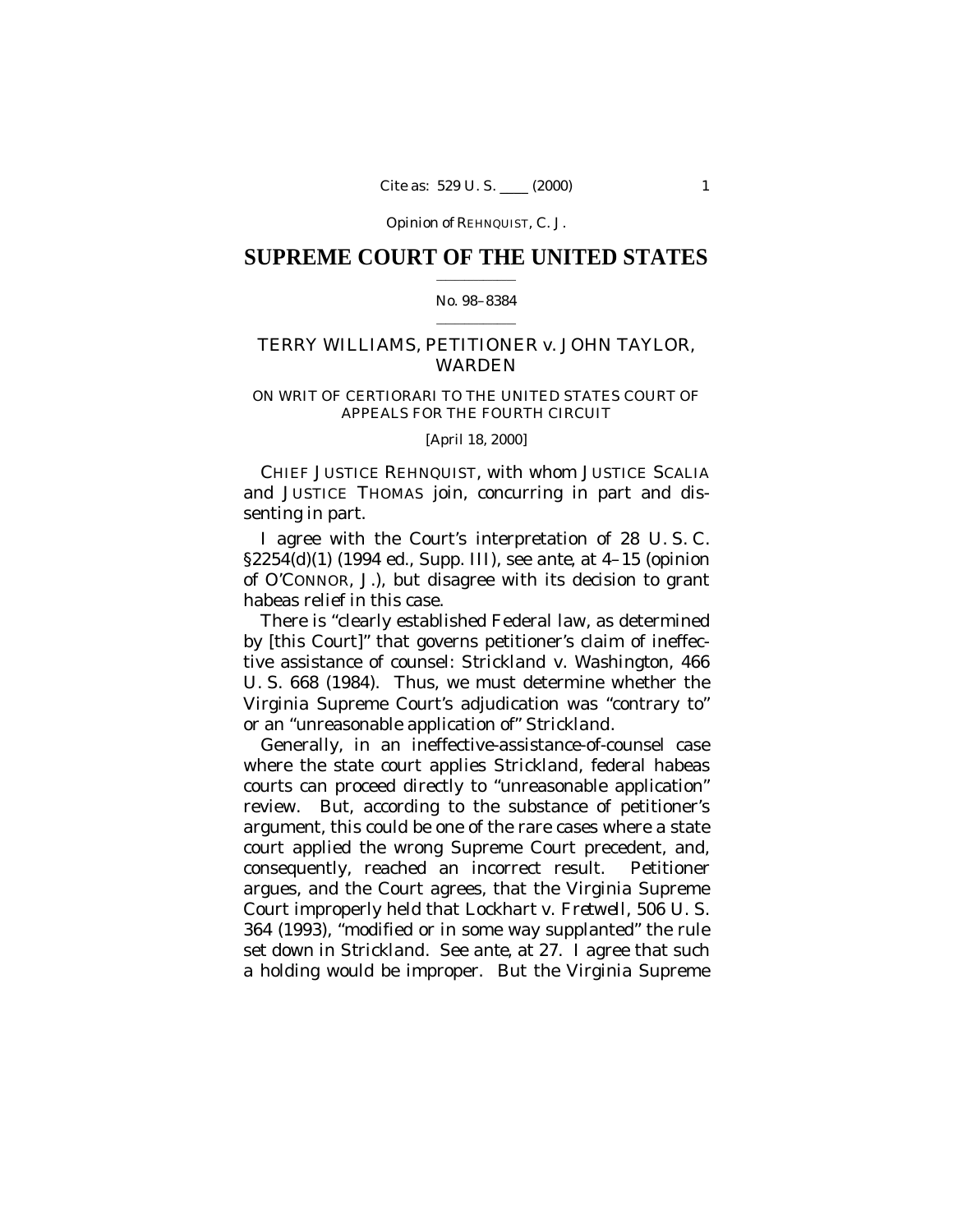#### Opinion of REHNQUIST, C. J.

Court did not so hold as it did not rely on *Lockhart* to reach its decision.

Before delving into the evidence presented at the sentencing proceeding, the Virginia Supreme Court stated:

"We shall demonstrate that the criminal proceeding sentencing defendant to death was not fundamentally unfair or unreliable, and that the prisoner's assertions about the potential effects of the omitted proof do not establish a 'reasonable probability' that the result of the proceeding would have been different, nor any probability sufficient to undermine confidence in the outcome. Therefore, any ineffective assistance of counsel did not result in actual prejudice to the accused." *Williams* v. *Warden,* 254 Va. 16, 25, 487 S. E. 2d 194, 199 (1997).

While the first part of this statement refers to *Lockhart*, the rest of the statement is straight out of *Strickland*. Indeed, after the initial allusion to *Lockhart*, the Virginia Supreme Court's analysis explicitly proceeds under *Strickland* alone.\* See 254 Va., at 26–27, 487 S. E. 2d, at 200.

——————

<sup>\*</sup>In analyzing the evidence that was presented to the sentencing jury, the Virginia Supreme Court stated: "Drawing on *Strickland*, we hold that, even assuming the challenged conduct of counsel was unreasonable, the prisoner 'suffered insufficient prejudice to warrant setting aside his death sentence,'" 254 Va., at 26, 487 S. E. 2d, at 200 (quoting *Strickland* v. *Washington*, 466 U. S. 668, 698–699 (1984)); "[w]hat the Supreme Court said in *Strickland* applies with full force here: 'Given the overwhelming aggravating factors, there is no reasonable probability that the omitted evidence would have changed the conclusion that the aggravating circumstances outweighed the mitigating circumstances and, hence, the sentence imposed;'" 254 Va.*,* at 26, 487 S. E. 2d, at 200 (quoting *Strickland, supra,* at 700); and "[i]n conclusion, employing the language of *Strickland*, the prisoner 'has made no showing that the justice of his sentence was rendered unreliable by a breakdown in the adversary process caused by deficiencies in counsel's assistance. [The prisoner's] sentencing proceeding was not fundamentally unfair,'"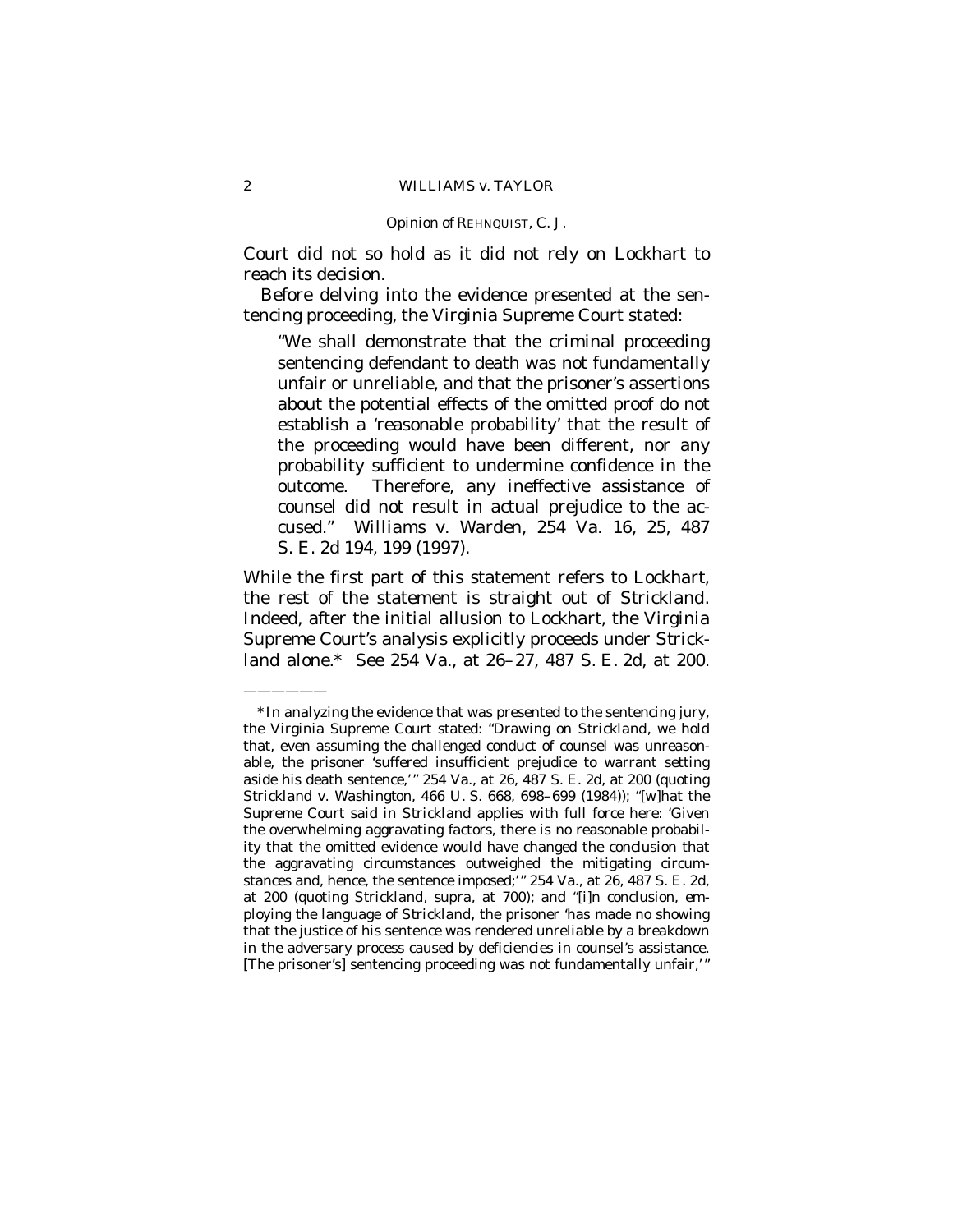#### Opinion of REHNQUIST, C. J.

Because the Virginia Supreme Court did not rely on *Lockhart* to make its decision, and, instead, appropriately relied on *Strickland*, that court's adjudication was not "contrary to" this Court's clearly established precedent.

The question then becomes whether the Virginia Supreme Court's adjudication resulted from an "unreasonable application of" *Strickland*. In my view, it did not.

I, like the Virginia Supreme Court and the Federal Court of Appeals below, will assume without deciding that counsel's performance fell below an objective standard of reasonableness. As to the prejudice inquiry, I agree with the Court of Appeals that evidence showing that petitioner presented a future danger to society was overwhelming. As that court stated:

"The murder of Mr. Stone was just one act in a crime spree that lasted most of Williams's life. Indeed, the jury heard evidence that, in the months following the murder of Mr. Stone, Williams savagely beat an elderly woman, stole two cars, set fire to a home, stabbed a man during a robbery, set fire to the city jail, and confessed to having strong urges to choke other inmates and to break a fellow prisoner's jaw." 163 F. 3d 860, 868 (CA4 1998).

In *Strickland*, *supra*, we said that both the performance and prejudice components of the ineffectiveness inquiry are mixed questions of law and fact. 466 U. S., at 698. It is with this kind of a question that the "unreasonable application of" clause takes on meaning. While the determination of "prejudice" in the legal sense may be a question of law, the subsidiary inquiries are heavily factbound.

Here, there was strong evidence that petitioner would continue to be a danger to society, both in and out of

——————

<sup>254</sup> Va.*,* at 27, 487 S. E. 2d, at 200 (quoting *Strickland, supra,* at 700).